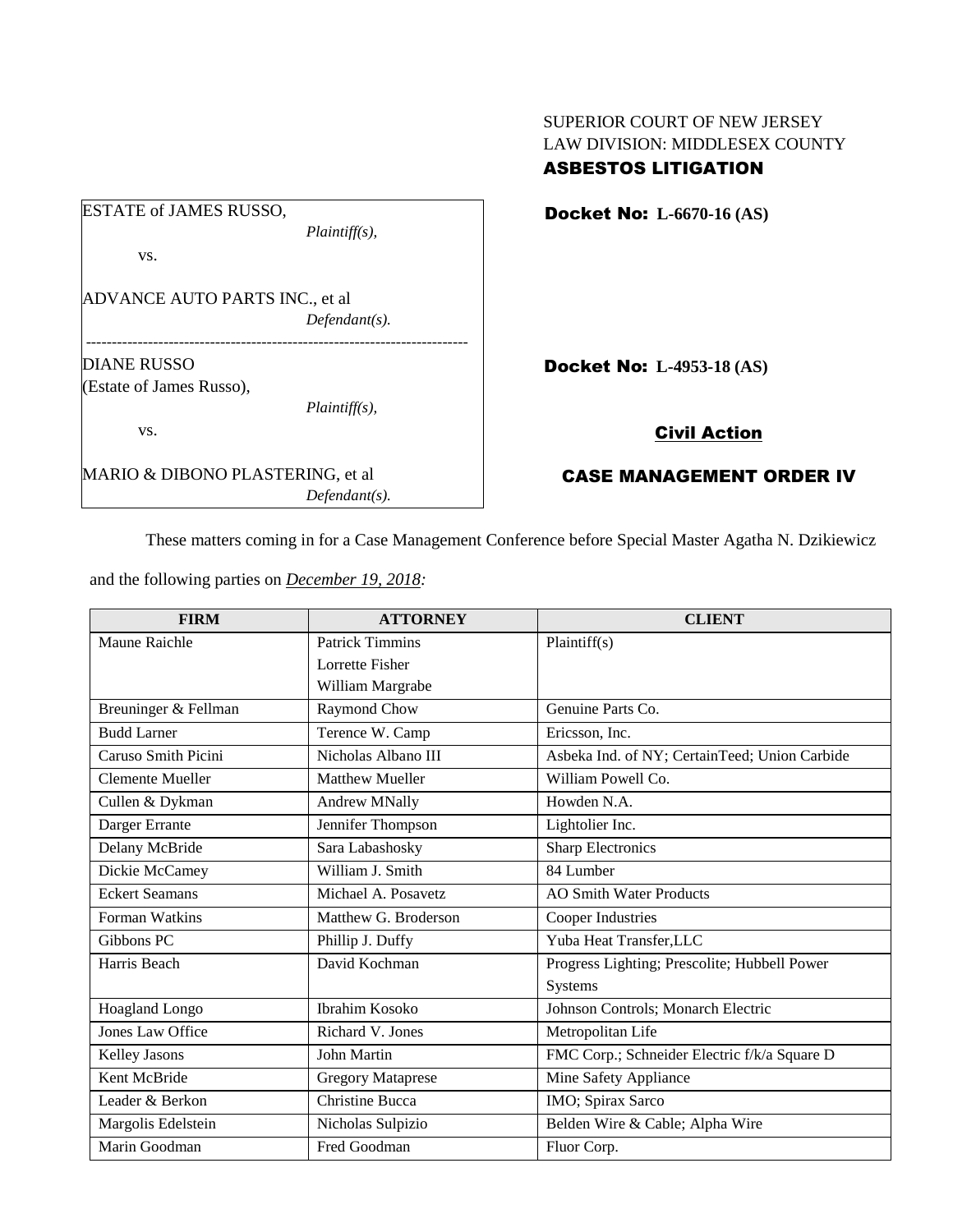| Maron Marvel           | Lina C. Flanigan           | Velan Valve Corp.                                    |
|------------------------|----------------------------|------------------------------------------------------|
| Marshall Dennehey      | Paul Johnson               | Riley Power; Warren Pumps; Honeywell; Leviton;       |
|                        |                            | AIW; RSCC Wire & Cable                               |
| McCullough Ginsberg    | <b>Jason Schmolze</b>      | Okonite Co.                                          |
| McElroy Deutsch        | Donna duBeth Gardiner      | Eaton; Rockwell Automation                           |
| McGivney Kluger        | <b>Thomas McNulty</b>      | Weil McLain; CCX; Marley Cooling; Graybar;           |
|                        |                            | Gardner Denver; Durametallic; Flowserve              |
| McGivney Kluger        | Caitlin Bodtmann           | Federated Dept. Stores; Taco; Grundfos Pumps;        |
|                        |                            | Treadwell; Electric Switchboard                      |
| O'Brien Firm           | Jodie J. Farrow            | ABB Inc.; ITE                                        |
| O'Toole Scrivo         | Gary Van Lieu              | Hatzel & Buehler; US Electrical                      |
| Pascarella DiVita      | Joshua Greeley             | Ingersoll Rand; Trane US, Inc.; General Cable Corp.; |
|                        |                            | Rheem Mfg.                                           |
| Potters & Della Pietra | <b>Gary Potters</b>        | Stevens Institute of Technology                      |
| Reilly McDevitt        | Michelle Cappuccio         | Cleaver Brooks; Aurora Pump; Gould Electronics;      |
|                        |                            | General Wire                                         |
| Rosenberg Jacobs       | Christopher Klabonski      | Englewood Hospital                                   |
| Ruprecht Hart          | <b>Alexander Stockdale</b> | <b>Circuit Braker Sales</b>                          |
| Segal McCambridge      | Dinesh Dadlani             | BW/IP; Port Authority NY/NJ                          |
| Tanenbaum Keale        | Afigo Fadahunsi            | Borg Warner                                          |
| Wilbraham Lawler       | Jason Harmon               | <b>PSE&amp;G</b>                                     |

IT IS on this **20th** day of **December, 2018**, *effective from the conference date;*

### ORDERED as follows:

Counsel receiving this Order through computerized electronic medium (E-Mail) shall be deemed by the court to have received a copy of the filed original court document. Any document served pursuant to this Order shall be deemed to be served by mail pursuant to *R*.1:5-2.

Any jurisdictional motions must be filed in accordance with the Court Rules or be waived.

Any *forum non conveniens* motions must be filed as soon as practicable; once sufficient discovery is conducted so that the motion may be properly brought.

These matters are hereby consolidated for discovery, case management and trial.

## **DISCOVERY**

| March 5, 2019 | Fact discovery, including depositions, shall be completed by this date. Plaintiff's counsel shall<br>contact the Special Master within one week of this deadline if all fact discovery is not<br>completed. |
|---------------|-------------------------------------------------------------------------------------------------------------------------------------------------------------------------------------------------------------|
| March 5, 2019 | Depositions of corporate representatives shall be completed by this date.                                                                                                                                   |

 $\_$  ,  $\_$  ,  $\_$  ,  $\_$  ,  $\_$  ,  $\_$  ,  $\_$  ,  $\_$  ,  $\_$  ,  $\_$  ,  $\_$  ,  $\_$  ,  $\_$  ,  $\_$  ,  $\_$  ,  $\_$  ,  $\_$  ,  $\_$  ,  $\_$  ,  $\_$  ,  $\_$  ,  $\_$  ,  $\_$  ,  $\_$  ,  $\_$  ,  $\_$  ,  $\_$  ,  $\_$  ,  $\_$  ,  $\_$  ,  $\_$  ,  $\_$  ,  $\_$  ,  $\_$  ,  $\_$  ,  $\_$  ,  $\_$  ,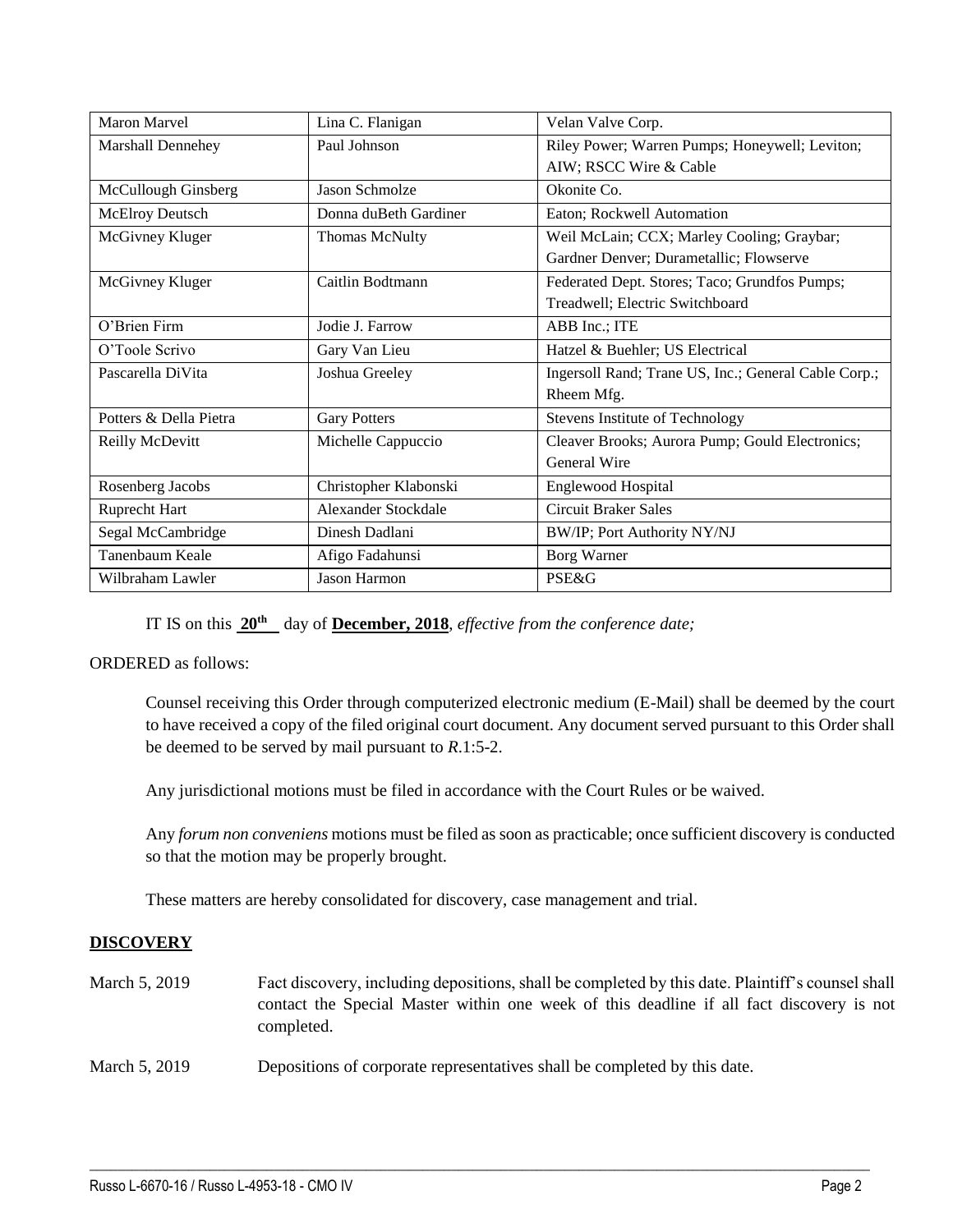## **MEDICAL EXPERT REPORT**

July 12, 2019 Defendants shall identify its medical experts and serve medical reports, if any, by this date. In addition, defendants shall notify plaintiff's counsel (as well as all counsel of record) of a joinder in an expert medical defense by this date.

### **LIABILITY EXPERT REPORTS**

- March 29, 2019 Plaintiff shall identify its liability experts and serve liability expert reports by this date or waive any opportunity to rely on liability expert testimony.
- July 12, 2019 Defendants shall identify its liability experts and serve liability expert reports, if any, by this date or waive any opportunity to rely on liability expert testimony.

#### **SUMMARY JUDGMENT MOTION PRACTICE**

- April 12, 2019 Plaintiff's counsel shall advise, in writing, of intent not to oppose motions by this date.
- April 26, 2019 Summary judgment motions shall be filed no later than this date.
- May 24, 2019 Last return date for summary judgment motions.

#### **SETTLEMENT**

June 7, 2019 Settlement demands shall be served on all counsel and the Special Master by this date.

#### **ECONOMIST EXPERT REPORTS**

- March 29, 2019 Plaintiff shall identify its expert economists and serve expert economist report(s), if any, by this date or waive any opportunity to rely on economic expert testimony.
- July 12, 2019 Defendants shall identify its expert economists and serve expert economist report(s), if any, by this date or waive any opportunity to rely on economic expert testimony.

#### **EXPERT DEPOSITIONS**

August 2, 2019 Expert depositions shall be completed by this date. To the extent that plaintiff and defendant generic experts have been deposed before, the parties seeking that deposition in this case must file an application before the Special Master and demonstrate the necessity for that deposition. To the extent possible, documents requested in a deposition notice directed to an expert shall be produced three days in advance of the expert deposition. The expert shall not be required to produce documents that are readily accessible in the public domain.

#### **PRE-TRIAL AND TRIAL**

| March 20, 2019 | The settlement conference previously scheduled on this date is <b>cancelled</b> . |
|----------------|-----------------------------------------------------------------------------------|
| May 9, 2019    | The settlement conference previously scheduled on this date is <b>cancelled</b> . |

 $\_$  ,  $\_$  ,  $\_$  ,  $\_$  ,  $\_$  ,  $\_$  ,  $\_$  ,  $\_$  ,  $\_$  ,  $\_$  ,  $\_$  ,  $\_$  ,  $\_$  ,  $\_$  ,  $\_$  ,  $\_$  ,  $\_$  ,  $\_$  ,  $\_$  ,  $\_$  ,  $\_$  ,  $\_$  ,  $\_$  ,  $\_$  ,  $\_$  ,  $\_$  ,  $\_$  ,  $\_$  ,  $\_$  ,  $\_$  ,  $\_$  ,  $\_$  ,  $\_$  ,  $\_$  ,  $\_$  ,  $\_$  ,  $\_$  ,